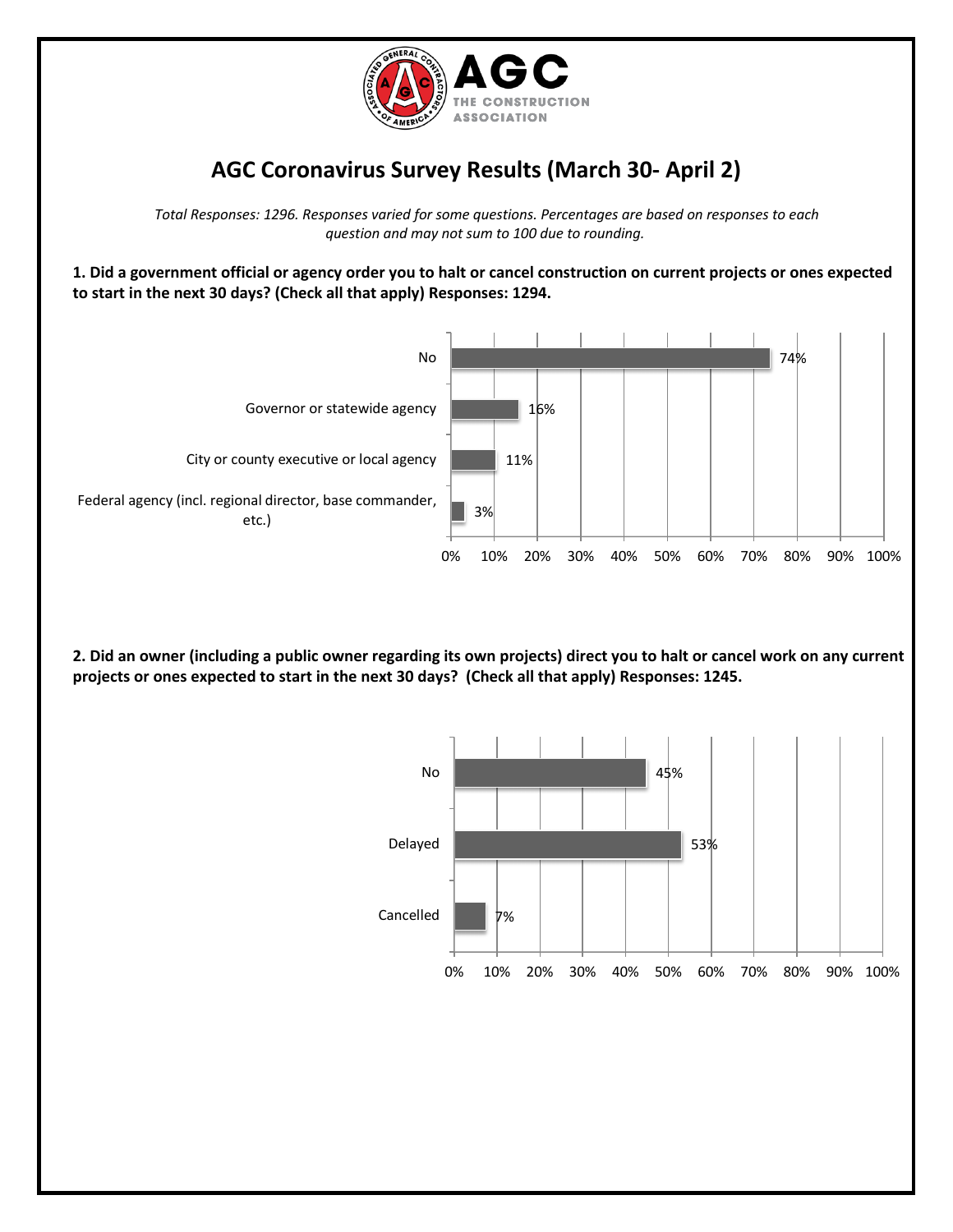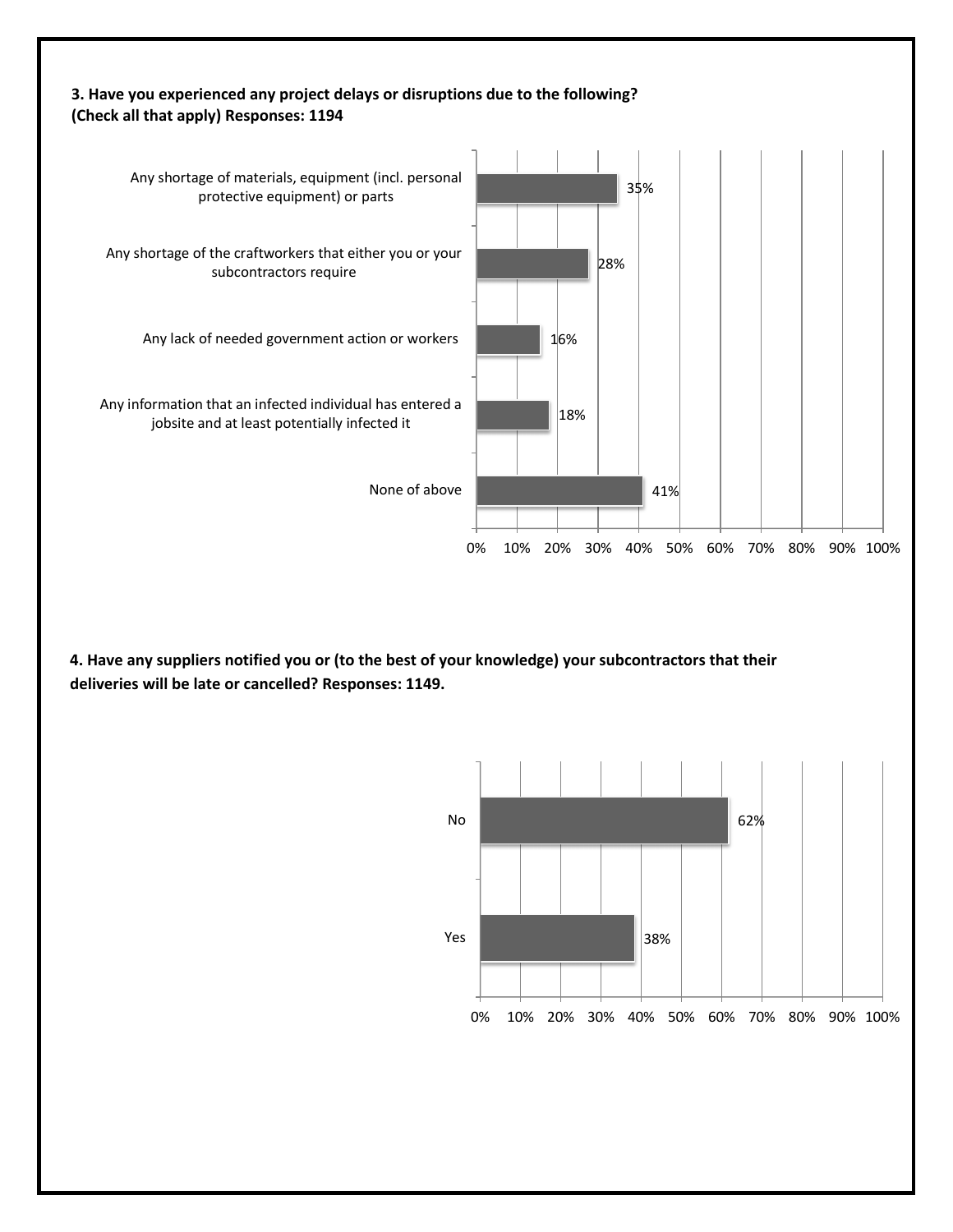

0% 10% 20% 30% 40% 50% 60% 70% 80% 90% 100%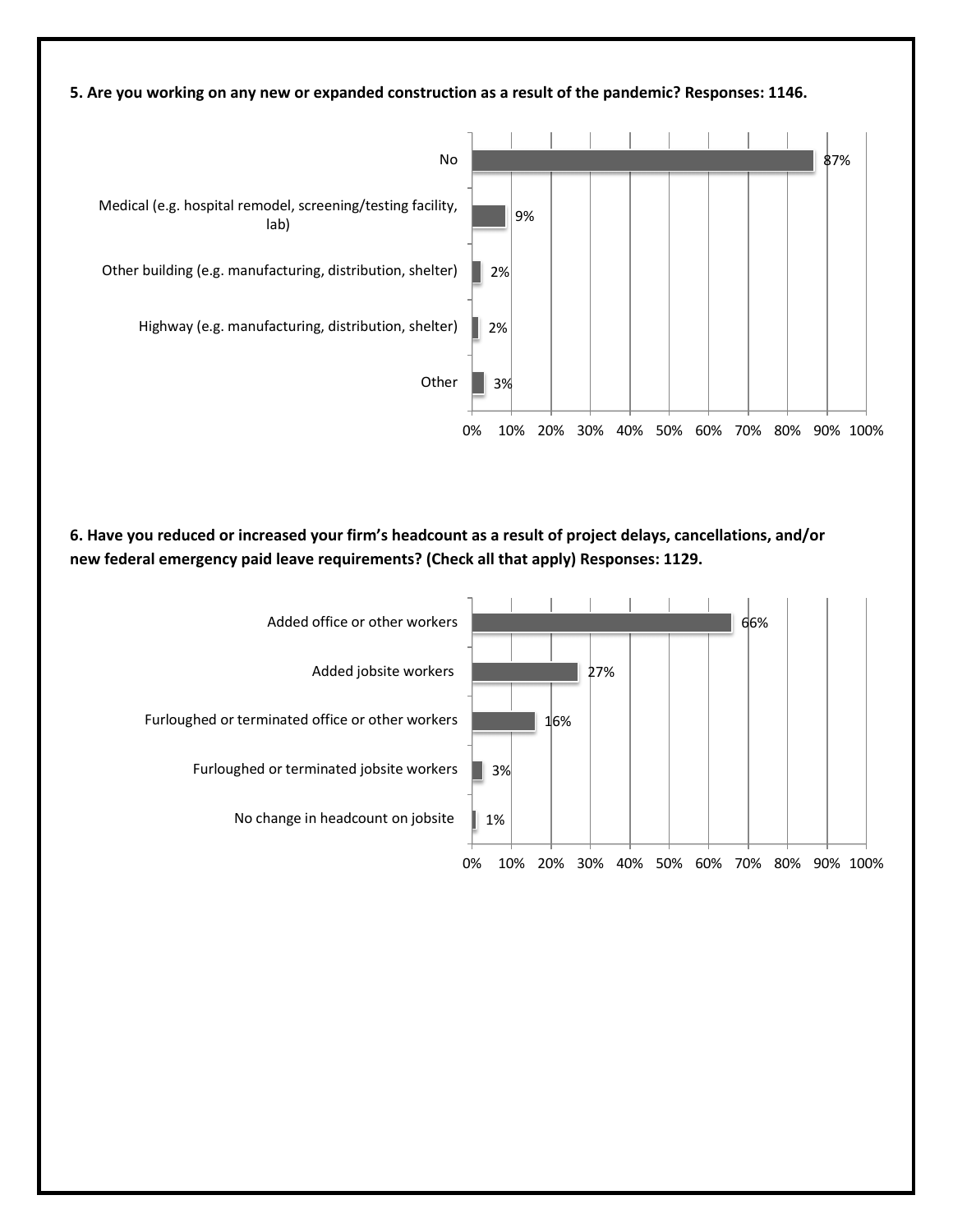

**8. If you have donated items to medical professionals, first responders, etc., Please check all that apply. Responses: 300.**

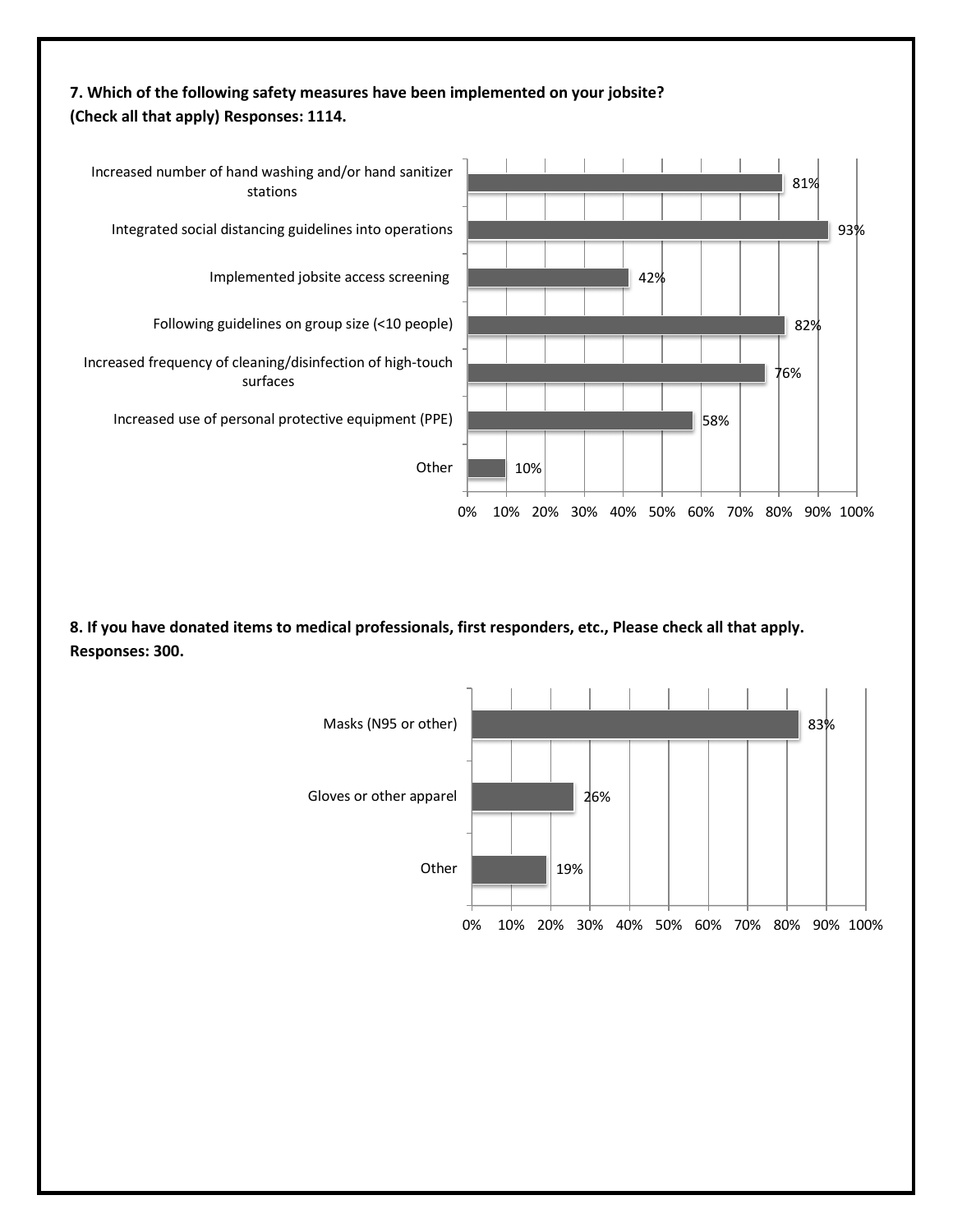**9. Is your firm prepared to implement the new paid-leave mandate for businesses with fewer than 500 employees? Responses: 1108.**



**10. Does your firm intend to apply for a loan through the new SBA lending program for businesses with fewer than 500 employees? (Note: Size definition differs from that used for paid-leave mandate) Responses: 1097.**

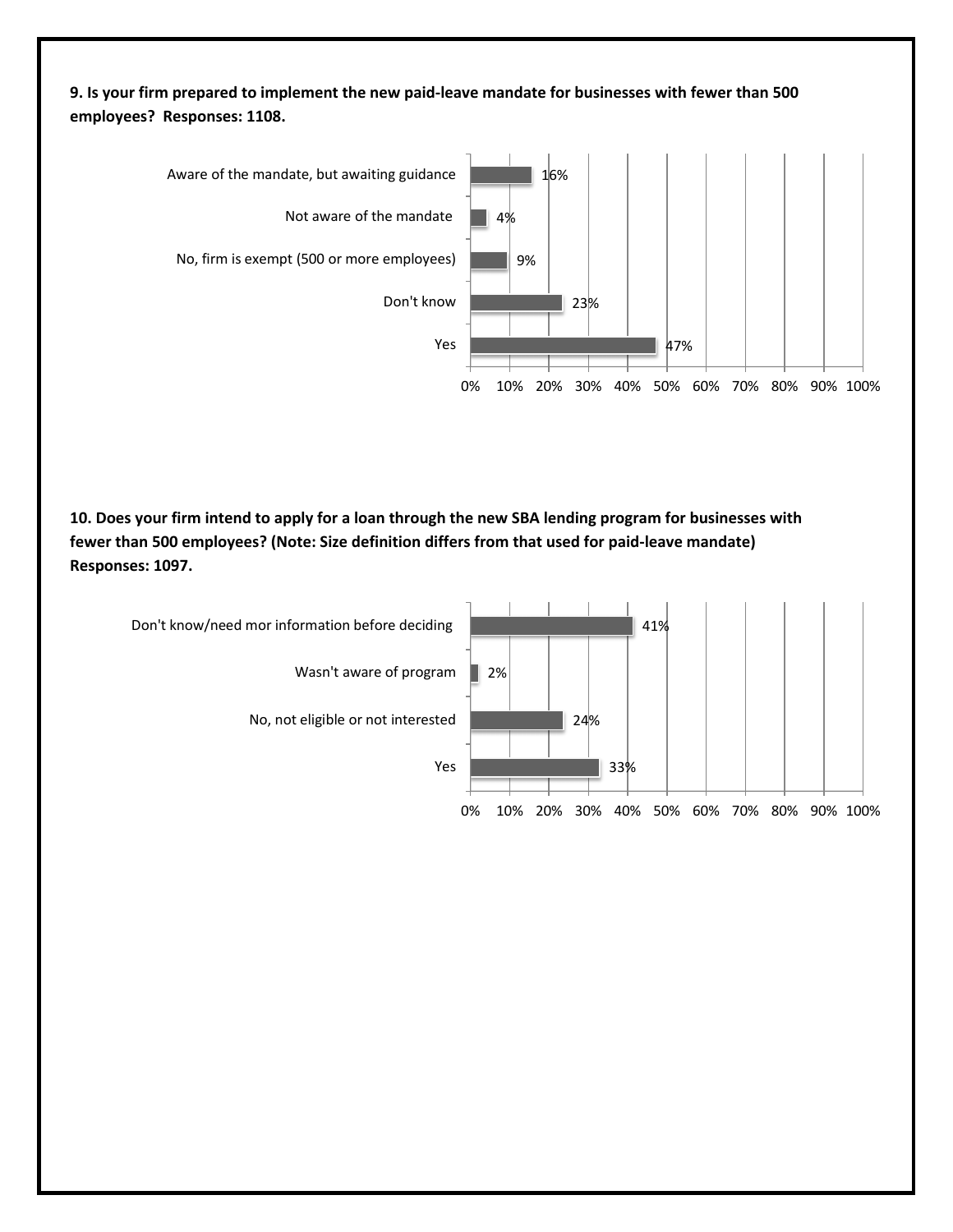

## **11. Please list the principal types of owners you construct for (Check all that apply) Responses: 1100.**